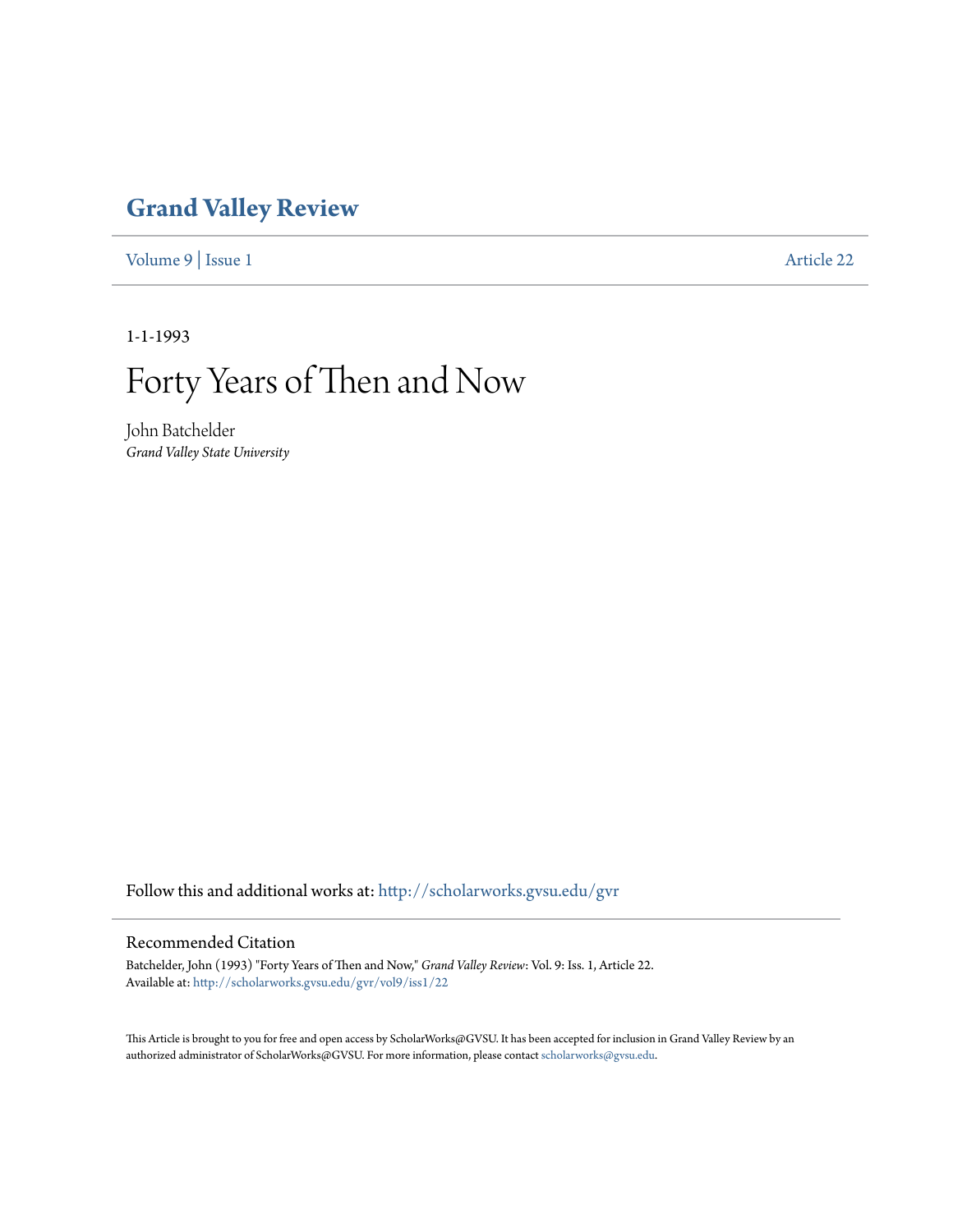## **FORTY YEARS OF THEN AND NOW**

### *John Batchelder*

This summer has been a period of nostalgia for me. "Nostalgia" comes from a Greek word that means "returning home."

I began these "what about the past" reflections during the early morning of July 4th. I got up at about 5:30 to let the cat in and put the flag out. The flag had been given to Shirley many years ago in recognition of her service to America as a Cub Scout den mother when our son was in the fourth grade.

I fly Shirley's flag on days like the 4th of July mainly to fool my neighbors into thinking that I am a patriot and also to cover for her cat. Shirley's cat and I share a secret. We are both closet Tories.

> Pussy cat, pussy cat, where have you been? I have been to London to see the Queen. Pussy cat, pussy cat, what did you there? I chased a mousey under a chair.

So far, this ritual of flying Shirley's flag has worked. Up to now, neither her cat nor I have been tarred and feathered and run out of town swinging from a rail.

I

The 4th of July, we are told, is a day for celebration and "thoughtful" reflection. Is there any other kind of reflection? Among many things, patriotism debases language. I happily served five years in the U.S. Navy, but I was young back then and still under the influence of the standard self-congratulatory interpretation of American history. Over the years I have become skeptical. Our wars, I now believe, are mostly aggression for possession. The War for Independence, the War with Mexico, the Indian Wars clearly were about what in German would be called "lebensraum": "You get out of this place. We want it."

Our latest war, which was about the marginal cent price of oil, has been given the mind-numbing name "Desert Storm." In my opinion, this hollow media extravaganza was George Bush chasing a mousey under a chair.

I wish our historians would classify our numerous wars with less hyperbole. They might adopt the strategy of meteorologists in the way that they catalog tempests. As we had "Hurricane Alice," "Desert Storm" could be debloated to "War George."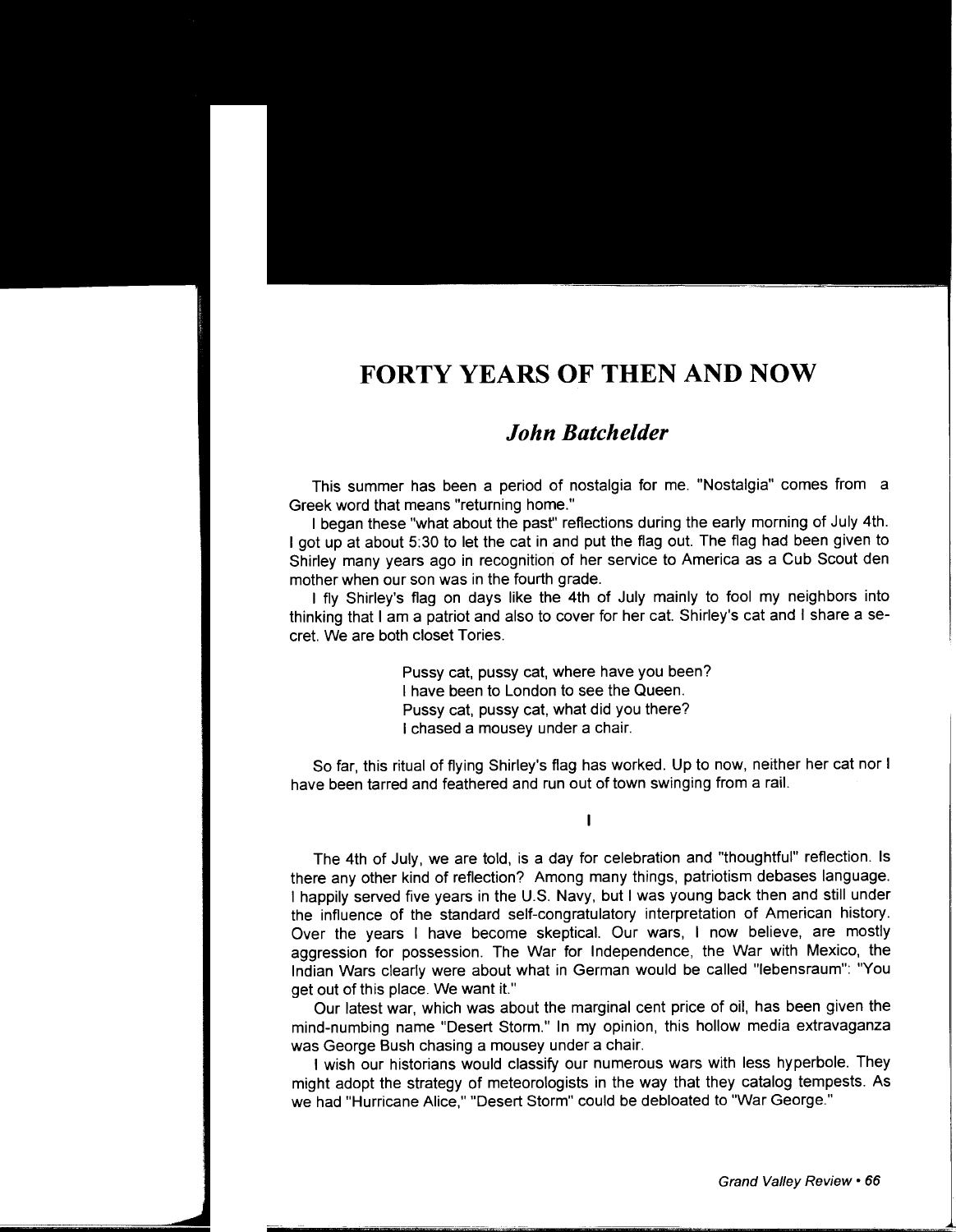In addition to thoughtfully rethinking American history and conscientiously objecting to most of our wars, my summer of nostalgia took me back to when I was 14-17. Thomas Wolfe said "You Can't Go Home Again." Well, during the weekend of 14-16 June, I tried. I went back to Kimball Union Academy for my 40th high school reunion.

Kimball Union Academy (KUA) is located in the central highlands of New Hampshire on the single road of the village of Meriden that runs west-east and downup. All of New Hampshire runs down-up and up-down. As the old saying goes, "If New Hampshire were flattened out it would be as large as Texas."

KUA was established in 1823 by a Congregational Minister named Ebenezer Adams. Its motto is "Religione et Sciente." When I was 14-17 I lived, studied, and played on and around the Meriden hilltop. My schoolmates and I ranged from the covered bridge over Skinny-dip Gorge to the low land athletic fields of Francis Hall Farm.

This was the first time I had been back to KUA since my graduation forty years ago in June, 1951. The most dramatic physical change I noticed is that the wild meadow above the football field is now a spruce forest. During the last forty years, Mother Nature has been busy generating and degenerating.

I had no difficulty recognizing my classmates. We had shed hair and inched on pounds but our personalities were the same. Even my former teachers and coaches didn't seem that different to me. It dawned on me that these men must have been young forty years ago. When you are 14-17 you don't realize that there are age gradations among adults. You think all of them are as elderly as your parents.

One of my former teachers that I enjoyed talking with is Fredereck B. Rawson, Harvard AB '31. Among ourselves, we students called him "Batman" because he sometimes wore a cape. Mr. Rawson tried to teach me Greek, Latin, and German in the round room under the tower of Baxter Hall, built in 1895. What I learned from Mr. Rawson in that round room is that you can't begin to understand the English language until you have looked at its roots.

#### Ill

Saturday night there was a cocktail party and dinner dance that started in the new art building. As we were arriving, the weather turned angry. There was thunder and lightning, and sheets of rain swept in from Mt. Ascutney. I am convinced that this wrath was visited upon us by our former (now dead) headmaster, William Brewster. This was his way of saying "Even if this is your 40th reunion, it is not nice to carouse on the hilltop." The message of the Brewster years was clear and simple: "Only a toned body can maintain a tuned mind." Because of this scripture, we were in class six mornings a week and on the playing fields six afternoons a week. In the A.M. we were Athenians. In the P.M. we were Spartans. On the seventh day we went to the Congregational Church that dates from Ebenezer Adams.